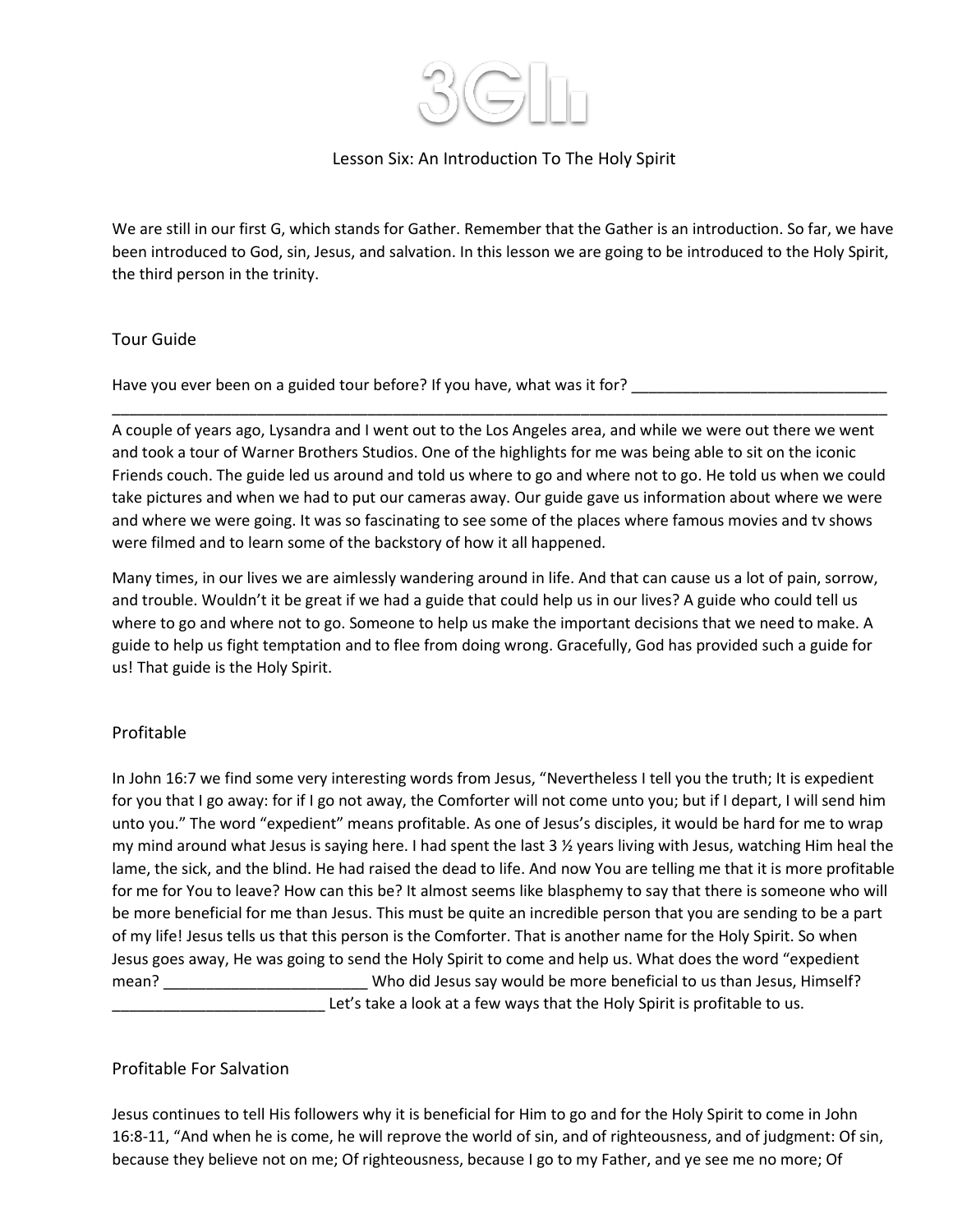judgment, because the prince of this world is judged." Jesus began by telling the disciples that it would be beneficial for them, but now He turns His focus to the entire world. It wouldn't just be beneficial for those who have believed on Jesus, but for those who haven't yet believed as well.

He begins by saying that the Holy Spirit would reprove the world of \_\_\_\_\_\_\_\_\_\_\_\_\_\_\_\_\_\_\_\_\_\_\_\_\_\_. We have already had a lesson on sin and learned that we all have broken God's rules. And it is the Holy Spirit that convicts and convinces us of our wrongdoing. Man can only speak to the ears. It is the Holy Spirit who speaks to our hearts. He shows us beyond a shadow of a doubt that we have sinned. Have you ever felt the Holy Spirit convicting you of breaking God's rules? \_\_\_\_\_\_\_\_\_\_\_\_\_ If so, what is one sin that you remember Him convicting you about? \_\_\_\_\_\_\_\_\_\_\_\_\_\_\_\_\_\_\_\_\_\_\_\_

Jesus then goes on to say that not only does the Holy Spirit reprove us of sin, but He reproves the world secondly of  $\Box$  . He is the One who shows us that we cannot live up to God's righteous standard of perfection. It is impossible. We can't do it. It is the job of the Holy Spirit to convince us of that.

Then He reproves us of judgment. He shows us that there is a price to pay because we have broken God's rules. We deserve to be punished for our sins. What was the punishment that we have earned because of our sin? Without the Holy Spirit, we wouldn't know that we were sinners deserving spiritual death, eternity in the Lake of Fire.

### Profitable For Sanctification

The next thing that the Spirit of God does in our lives is sanctification. Sanctification is a Bible word that refers to the work that the Holy Spirit does to transform us into the image of Jesus. At the moment of salvation, the Holy Spirit comes to live within us. We see this in 1 Corinthians 6:19-20, "What? know ye not that your body is the temple of the Holy Ghost which is in you, which ye have of God, and ye are not your own? For ye are bought with a price: therefore glorify God in your body, and in your spirit, which are God's." When He comes to live within us, He begins to do His transforming work in us. He takes us from where we are to where He wants us to be. We don't have the power to change ourselves. It is the Spirit who works in us. Galatians 5:22-23 describes some of the things that the Spirit of God produces in us, "But the fruit of the Spirit is love, joy, peace, longsuffering, gentleness, goodness, faith, Meekness, temperance: against such there is no law." Which one of these fruit do you need a little more of in your life today? Ask the Holy Spirit to produce these in your life. You can't be what He wants you to be without Him.

### Profitable For Study

Not only is He profitable for salvation and sanctification, but the Spirit is also profitable for study. Look what Jesus says in John 16:12-13, "I have yet many things to say unto you, but ye cannot bear them now. Howbeit when he, the Spirit of truth, is come, he will guide you into all truth: for he shall not speak of himself; but whatsoever he shall hear, that shall he speak: and he will shew you things to come." Jesus tells His followers that there are a lot of things that He wants to tell them, but He can't. The reason that He can't tell them yet, is because they really can't understand or handle what it is that He wants to tell them. So Jesus says it is profitable for you that I go away and send the Spirit, because He will \_\_\_\_\_\_\_\_\_\_\_\_\_\_\_\_\_\_\_\_\_\_\_\_ you into all truth. Just like a tour guide, He directs you to the truth. He is the One that will teach you what you need to know exactly when you need to know it. Every time the Bible is opened, you should be asking the Spirit of God to guide you to the truth that you need in that moment.